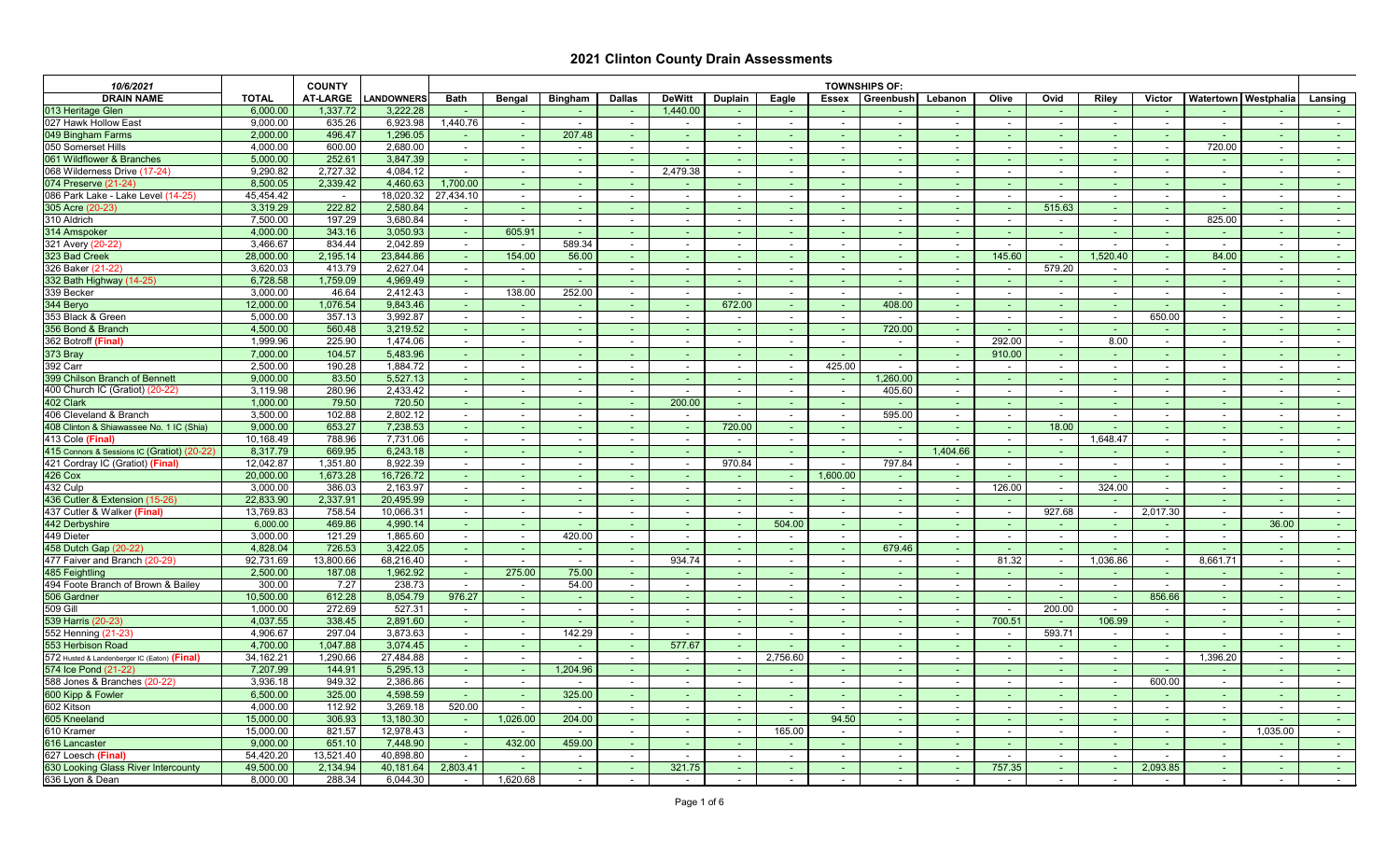| 10/6/2021                                 |                       | <b>COUNTY</b>        |                       |                           |                           |                          |                          |                          |                |          | <b>TOWNSHIPS OF:</b>               |                 |                  |                          |          |                  |                |                               |                          |                          |
|-------------------------------------------|-----------------------|----------------------|-----------------------|---------------------------|---------------------------|--------------------------|--------------------------|--------------------------|----------------|----------|------------------------------------|-----------------|------------------|--------------------------|----------|------------------|----------------|-------------------------------|--------------------------|--------------------------|
| <b>DRAIN NAME</b>                         | <b>TOTAL</b>          | <b>AT-LARGE</b>      | <b>LANDOWNERS</b>     | <b>Bath</b>               | <b>Bengal</b>             | <b>Bingham</b>           | <b>Dallas</b>            | <b>DeWitt</b>            | <b>Duplain</b> | Eagle    | <b>Essex</b>                       | Greenbush       | Lebanon          | Olive                    | Ovid     | <b>Riley</b>     | <b>Victor</b>  | <b>Watertown   Westphalia</b> |                          | Lansing                  |
| 639 Mankey                                | 5,000.00              | 530.29               | 3,869.71              |                           | 110.00                    |                          | $\sim$                   |                          |                |          |                                    |                 |                  | the c                    |          | 490.00           |                |                               |                          | $\sim 100$               |
| 644 McCausey IC (Ionia) (21-22)           | 1,675.02              | 167.90               | 1,222.37              | $\sim$                    |                           | $\sim$                   | $\overline{\phantom{a}}$ |                          |                |          | $\sim$                             |                 | $\sim$           | $\overline{\phantom{0}}$ |          |                  |                | $\sim$                        | 284.75                   | $\sim 100$               |
| 658 Miller & Foster (17-24)               | 9,573.37              | 1,030.70             | 6,139.95              |                           | $\sim$                    |                          | $\sim$                   |                          |                |          | $\sim$                             |                 |                  |                          |          |                  |                | 2,402.72                      | $\sim$                   | $\sim 100$               |
| 665 Moore & Perrin                        | 16,000.00             | 552.06               | 10,491.52             | $\sim$ 10 $\pm$           | $\sim$                    | 960.19                   | $\sim$                   |                          |                |          |                                    | 329.54          |                  |                          |          |                  |                |                               | $\sim$                   | $\sim$ 10 $\pm$          |
| 684 Nassau Slough (21-22)                 | 6,240.20              | 556.58               | 4,934.82              |                           | $\sim$                    | 748.80                   | $\overline{\phantom{a}}$ |                          |                |          |                                    |                 |                  |                          |          |                  |                |                               | $\sim$                   | <b>Contract</b>          |
| 690 Nuffer & Sturgis                      | 2,000.00              | 112.45               | 1,627.55              | $\sim$                    | 238.00                    | $\overline{\phantom{0}}$ |                          |                          |                |          |                                    |                 |                  |                          |          | 22.00            | $\sim$         |                               | $\sim$                   | $\sim$                   |
| 696 Oliver Fish & Branches (21-22)        | 4,040.10              | 346.52               | 3,127.98              |                           |                           |                          |                          |                          |                |          |                                    |                 |                  |                          | 565.60   |                  |                |                               |                          |                          |
| 703 Ovid & Duplain                        | 7,000.00              | 617.37               | 5,752.63              |                           |                           | $\overline{\phantom{0}}$ |                          |                          | 469.00         |          |                                    |                 |                  |                          | 161.00   |                  |                |                               | $\overline{\phantom{a}}$ | $\sim$ 100 $\mu$         |
| 724 Pierce Ditch                          | 2,000.00              | 208.25               | 1,551.75              |                           |                           |                          |                          |                          |                | 20.00    |                                    |                 |                  |                          |          |                  |                | 220.00                        |                          | $\sim 100$               |
| 730 Pingel IC (Eaton) (Final)             | 1,881.89              | 188.19               | 1,373.78              | $\sim$                    |                           | $\overline{\phantom{0}}$ | $\sim$                   |                          |                | 319.92   | $\sim$                             |                 |                  |                          | $\sim$   |                  |                |                               | $\sim$                   | $\sim 100$               |
| 746 Reed IC (Eaton) (20-22)               | 6,787.70              | 175.91               | 4,194.65              |                           |                           | $\sim$                   | $\overline{\phantom{a}}$ | ۰.                       |                | 880.59   | $\sim$                             |                 |                  |                          |          |                  |                | 27.96                         | $\sim$                   | <b>Contract</b>          |
| 760 Ridenour                              | 6,000.00              | 455.90               | 4,941.10              | $\sim$                    |                           | $\sim$                   | $\sim$                   | $\overline{\phantom{a}}$ |                | $\sim$   | $\sim$                             |                 | $\sim$           | 285.00                   | $\sim$   | 318.00           | $\sim$         | $\sim$                        | $\sim$                   | $\sim$ 100 $\mu$         |
| 764 Rose (Final                           | 4,007.88              | 340.69               | 3,016.53              |                           |                           | $\sim$                   |                          |                          |                |          |                                    |                 |                  |                          |          | 447.33           | <b>Section</b> | 203.33                        | $\sim$                   |                          |
| 779 Scott & Brya                          | 18,000.00             | 680.78               | 13,150.98             | $\sim$                    | $\sim$                    | $\sim$                   | $\sim$                   | $\overline{\phantom{a}}$ |                | $\sim$   | $\sim$                             | $\sim$          | $\sim$           | 1,782.00                 | $\sim$   | $\sim$           | 18.00          | $\sim$                        | $\sim$                   | $\sim$ 100 $\mu$         |
| <b>781 See</b>                            | 5,000.00              | 261.15               | 4,122.32              |                           |                           |                          |                          |                          |                |          |                                    |                 |                  | 525.00                   |          |                  | 25.00          | <b>Contract</b>               | $\sim$                   |                          |
| 790 Sheridan Road IC (Ingham)             | 2,500.00              | 561.58               | 495.08                | $\sim$                    | $\sim$                    |                          | $\overline{\phantom{a}}$ | 193.34                   |                |          |                                    |                 |                  |                          |          |                  |                |                               | $\sim$                   | 1,250.00                 |
| 793 Sherman Extension No. 2               | 5,000.00              | 521.78               | 3,852.82              | <b>Section</b>            |                           |                          |                          |                          | 625.40         |          |                                    |                 |                  |                          |          |                  |                |                               | $\sim$                   | <b>Contract</b>          |
| 796 Shulter & Stubbs                      | 10,000.00             | 339.63               | 7,494.63              |                           | $\sim$                    | 870.00                   |                          |                          |                |          |                                    |                 |                  |                          | 30.00    |                  |                |                               | $\sim$                   | $\sim 100$               |
| 798 Silm                                  | 4,000.00              | 247.61               | 3,272.39              |                           | 44.00                     |                          |                          |                          |                |          |                                    |                 |                  |                          |          | 436.00           |                |                               |                          | $\sim 100$               |
| 800 Silvernail                            | 2,500.00              | 224.89               | 1,920.11              |                           |                           | $\overline{\phantom{0}}$ |                          |                          |                |          |                                    | 355.00          |                  |                          |          |                  |                |                               | $\sim$                   | $\sim$ $-$               |
| 805 Smalley                               | 5,000.00              | 279.63               | 3,851.76              |                           |                           |                          |                          |                          |                | 868.61   |                                    |                 |                  |                          |          |                  |                |                               | $\sim$                   | $\sim 100$               |
| 810 Smith & Merchant                      | 6,000.00              | 480.61               | 4,919.39              |                           |                           | $\overline{\phantom{a}}$ | $\sim$                   | $\sim$                   |                |          | $\sim$                             | $\sim$          | $\sim$           | 66.00                    | $\sim$   | 534.00           | $\sim$         |                               | $\sim$                   | $\sim$ 100 $\mu$         |
| 815 Snyder (Eagle) (Final)                | 3,977.29              | 352.52               | 2,869.07              |                           |                           |                          |                          |                          |                | 549.60   |                                    |                 |                  |                          |          |                  |                |                               | a m                      | <b>Service</b>           |
| 816 South Branch                          | 2,000.00              | 167.33               | 1,475.95              | $\sim$                    | $\sim$                    | 266.72                   | $\sim$                   |                          |                |          | $\overline{\phantom{a}}$           |                 |                  | 5.85                     | 40.33    | $\sim$           | 43.82          | $\sim$                        | $\sim$                   | $\sim$ 10 $\pm$          |
| 823 Spaulding & Extension                 | 50,000.00             | 1,930.05             | 38,383.97             |                           | $\sim$                    | 2,454.00                 | $\sim$                   | $\sim$                   |                |          |                                    |                 |                  | 350.00                   | 650.00   | <b>Section</b>   | 50.00          |                               | $\sim$                   |                          |
| 831 Stace (14-23)                         | 23,179.59             | 2,929.98             | 15,564.21             | $\sim$                    |                           |                          |                          |                          |                |          |                                    |                 |                  |                          |          |                  |                | 4,685.40                      | $\sim$                   |                          |
| 835 State Highway No. 1 (21-22)           | 6,761.35              | 213.10               | 5,347.46              |                           | 1,123.51                  |                          |                          |                          |                |          |                                    |                 |                  |                          |          |                  |                |                               |                          |                          |
| 840 Steel & Wallbridge                    | 25,000.00             | 466.15               | 4,584.15              |                           | $\sim$                    | 609.50                   | $\sim$                   |                          |                |          |                                    |                 |                  |                          |          |                  |                | $\sim$                        |                          | $\sim$ 10 $\pm$          |
| 843 Stinson                               | 9,750.00              | 773.55               | 7,318.95              |                           |                           |                          |                          |                          |                | 1,170.00 |                                    |                 |                  |                          |          |                  |                | and the                       | 487.50                   |                          |
| 847 Stump & Hengesbach                    | 10,000.00             | 673.93               | 8,126.07              | $\sim$                    | $\sim$                    |                          |                          |                          |                |          |                                    |                 |                  |                          |          |                  |                | $\sim$                        | 1,200.00                 | $\sim$ 100 $\mu$         |
| 854 Swarthout IC (Shiawassee) (Final)     | 1,619.93              | 287.66               | 1,033.09              | $\sim$ 10 $\pm$           | <b>Section</b>            | $\sim$                   | $\sim$                   |                          | 289.84         |          |                                    |                 |                  | a m                      | 9.34     |                  | reality of     | <b>Section</b>                | a m                      | $\sim 100$               |
| 858 Tabor                                 | 500.00                | 12.66                | 397.34                |                           |                           |                          |                          |                          | 90.00          |          |                                    |                 |                  |                          | $\sim$   |                  | $\sim$         |                               | $\sim$                   | $\sim 100$               |
| 870 Thome & Wieber                        | 7,500.00              | 411.50               | 5,806.00              |                           |                           |                          | 150.00                   |                          |                |          |                                    |                 |                  |                          |          |                  |                |                               | 457.50                   |                          |
| 878 Tripp                                 | 4,000.00              | 570.19               | 2,949.81              | $\sim$ 100 $\mu$          | $\sim$                    | $\sim$ $-$               | $\sim$                   | $\sim$                   | 40.00          | $\sim$   | $\sim$                             | 440.00          | $\sim$ 100 $\mu$ | $\sim$                   | $\sim$   | $\sim$ 100 $\pm$ | $\sim$         | $\sim$ 100 $\pm$              | $\sim$                   | <b>Contract Contract</b> |
| 881 Ulrich (Final)                        | 6,247.63              | 2,079.92<br>129.85   | 982.71                |                           | $\sim$                    | $\sim$                   | 318.50                   |                          |                |          | reality of                         |                 |                  | <b>College</b>           |          |                  |                |                               | $\sim$                   | $\sim 100$               |
| 891 Baughn<br>897 Waltz & Sturgis (18-27) | 1,500.00              |                      | 1,119.14              | $\sim$                    | $\sim$                    | $\sim$                   | $\sim$                   | $\sim$                   | $\sim$         | $\sim$   | $\sim$                             | 251.01          | $\sim$           | $\sim$                   | $\sim$   |                  | $\sim$         | $\sim$                        | $\sim$                   | $\sim$ 100 $\mu$         |
| 898 Wandell & Extension                   | 52,221.23             | 8,534.87<br>1,003.80 | 28,670.38<br>8,096.20 | $\sim 100$                | $\sim$ 10 $\pm$<br>120.00 | reality of               | $\sim$                   |                          |                |          | $\sim$                             |                 | $\sim$ $-$       | $\sim$                   |          | 780.00           | $\sim$         | <b>Contract</b>               | $\sim$                   | $\sim 100$               |
| 905 Watson                                | 10,000.00<br>4,000.00 | 743.70               | 2,576.30              | $\sim$ $-$                |                           | $\sim$                   |                          |                          | 680.00         |          |                                    |                 | $\sim$           |                          |          |                  | $\sim$         |                               | $\sim$                   | $\sim$ 100 $\mu$         |
| 907 Watson & Summers                      | 16,500.00             | 561.25               | 11,926.84             | $\sim 100$                | a m                       | $\sim$                   |                          | 33.00                    |                | $\sim$   |                                    |                 |                  | $\sim$<br>$\sim$         |          |                  | $\sim$         | a m<br>1,287.00               | $\sim$                   | <b>Contract</b><br>23.97 |
| 910 Weaver & Redfern                      | 2,000.00              | 159.61               | 1,524.49              | $\sim$<br>$\sim$ 10 $\pm$ | $\sim$<br>$\sim$ 10 $\pm$ | $\sim$<br>$\sim$         | $\sim$                   |                          |                |          | $\overline{\phantom{a}}$<br>315.90 |                 | $\sim$           |                          |          | $\sim$           | the c          | <b>Contract</b>               | $\sim$<br>a m            | <b>Contract</b>          |
| 912 West Branch of Hayworth               | 22,000.00             | 767.73               | 16,732.08             | $\sim$ 100 $\mu$          | 15.27                     | $\sim$                   | 2,199.58                 |                          |                |          | 298.65                             |                 | 1,065.90         | $\sim$                   |          | $\sim$ 10 $\pm$  | $\sim$         | $\sim$                        | $\sim$                   | $\sim$ 10 $\sim$         |
| 913 Westphalia and Riley (20-29)          | 37,622.15             | 4,207.13             | 33,415.02             | $\sim 10$                 | $\sim$ 10 $\pm$           | $\sim$                   |                          | $\sim$                   |                |          | $\sim$                             | $\sim$ 10 $\pm$ | $\sim$           | $\sim$                   | $\sim$   | $\sim$ 10 $\pm$  | $\sim$         | <b>Section</b>                | <b>Section</b>           | $\sim 100$               |
| 921 Wieber & Branch                       | 12,000.00             | 407.92               | 8,873.60              | $\sim$ $-$                | $\sim$                    | $\sim$                   | 2,610.02                 | $\sim$                   |                |          | $\sim$                             |                 |                  | $\sim$                   | $\sim$   | $\sim$           | $\sim$         | $\sim$                        | $\sim$                   | $\sim$ 10 $\pm$          |
| 927 Willard Cahoon & Branches             | 8,000.00              | 777.25               | 6,182.75              | $\sim$ 10 $\pm$           |                           | $\sim$                   | $\sim$                   | $\sim$                   | 360.00         |          | $\sim$                             | 680.00          |                  |                          |          |                  |                |                               | $\sim$                   | <b>Contract</b>          |
| 929 William M. Smith                      | 3,000.00              | 337.53               | 2,212.47              | $\sim$ 10 $\pm$           | $\sim$                    | $\sim$                   | $\sim$                   | $\sim$                   | $\sim$         | $\sim$   | $\overline{\phantom{0}}$           |                 |                  |                          | $\sim$   | $\sim$           | $\sim$         | 450.00                        | $\sim$                   | <b>Contract</b>          |
| 930 Williams & Coon (Final)               | 7,079.90              | 593.88               | 5,636.42              |                           |                           | $\sim$                   | 700.92                   |                          |                |          |                                    |                 | 148.68           |                          |          |                  |                |                               | $\sim$                   | $\sim 100$               |
| 950 Carter & Burke and Br. (18-27)        | 31,552.68             | 7,616.64             | 14,948.86             | $\sim$                    | $\sim$                    | $\sim$                   |                          | 1,872.33                 |                |          |                                    |                 |                  |                          |          |                  | $\sim$         | 7,114.85                      | $\sim$                   | $\sim$ 10 $\pm$          |
| 974 Wyrick & Extension (21-22)            | 7,244.53              | 595.22               | 5,535.61              | $\sim$ 10 $\pm$           |                           | $\sim$                   |                          |                          |                |          |                                    |                 |                  |                          | 1,113.70 |                  |                |                               | $\sim$                   | <b>Contract</b>          |
| 979 Springbrrok Hills                     | 8,000.00              | 1,799.78             | 4,760.22              | $\sim$ $-$                | $\sim$                    | $\sim$                   |                          | 1,440.00                 | $\sim$         |          |                                    |                 | $\sim$           |                          |          |                  |                | $\sim$                        | $\sim$                   | $\sim$ 100 $\mu$         |
| 980 Chateau in the Pines                  | 5,000.00              | 752.12               | 3,297.88              | 950.00                    | $\sim$ 10 $\pm$           |                          |                          |                          |                |          |                                    |                 |                  |                          |          |                  |                |                               |                          | <b>Contract</b>          |
| 981 Edwards Extension                     | 2,500.00              | 103.91               | 1,238.55              | $\sim$ 10 $\pm$           | $\sim$                    | $\overline{\phantom{0}}$ | $\sim$                   |                          |                |          | $\sim$ $-$                         |                 | $\sim$           | $\sim$ $-$               |          | $\sim$           | $\sim$         | 450.00                        | $\sim$                   | $\sim$ 100 $\mu$         |
| 982 South Maple, East Branch              | 3,500.00              | 346.12               | 2,768.88              | $\sim 100$                | $\sim$ 10 $\pm$           | <b>Contract</b>          | $\sim$                   | $\sim$                   |                |          | reality of                         |                 | $\sim$ $-$       | <b>Section</b>           |          |                  | 385.00         | $\sim 100$                    | $\sim$                   | $\sim 100$               |
| 992 Wandell, Dean Branch                  | 1,500.00              | 105.98               | 1,139.02              | $\sim$                    | $\sim$                    | $\sim$                   |                          |                          |                |          |                                    | $\sim$          |                  |                          |          | 255.00           | $\sim$         | $\sim$                        | $\sim$                   | <b>Contract</b>          |
| 2021 Total                                | 1,154,825.65          | 113,804.07           | 820,415.94            | 35,824.54                 | 5,902.37                  | 9,898.28                 | 5,979.02                 | 9,492.21                 | 4,917.08       | 7,234.32 | 2,734.05                           | 6,921.45        | 2,619.24         | 6,026.63                 | 5,404.19 | 7,927.05         | 6,739.63       | 28,528.17                     | 3,500.75                 | 1,273.97                 |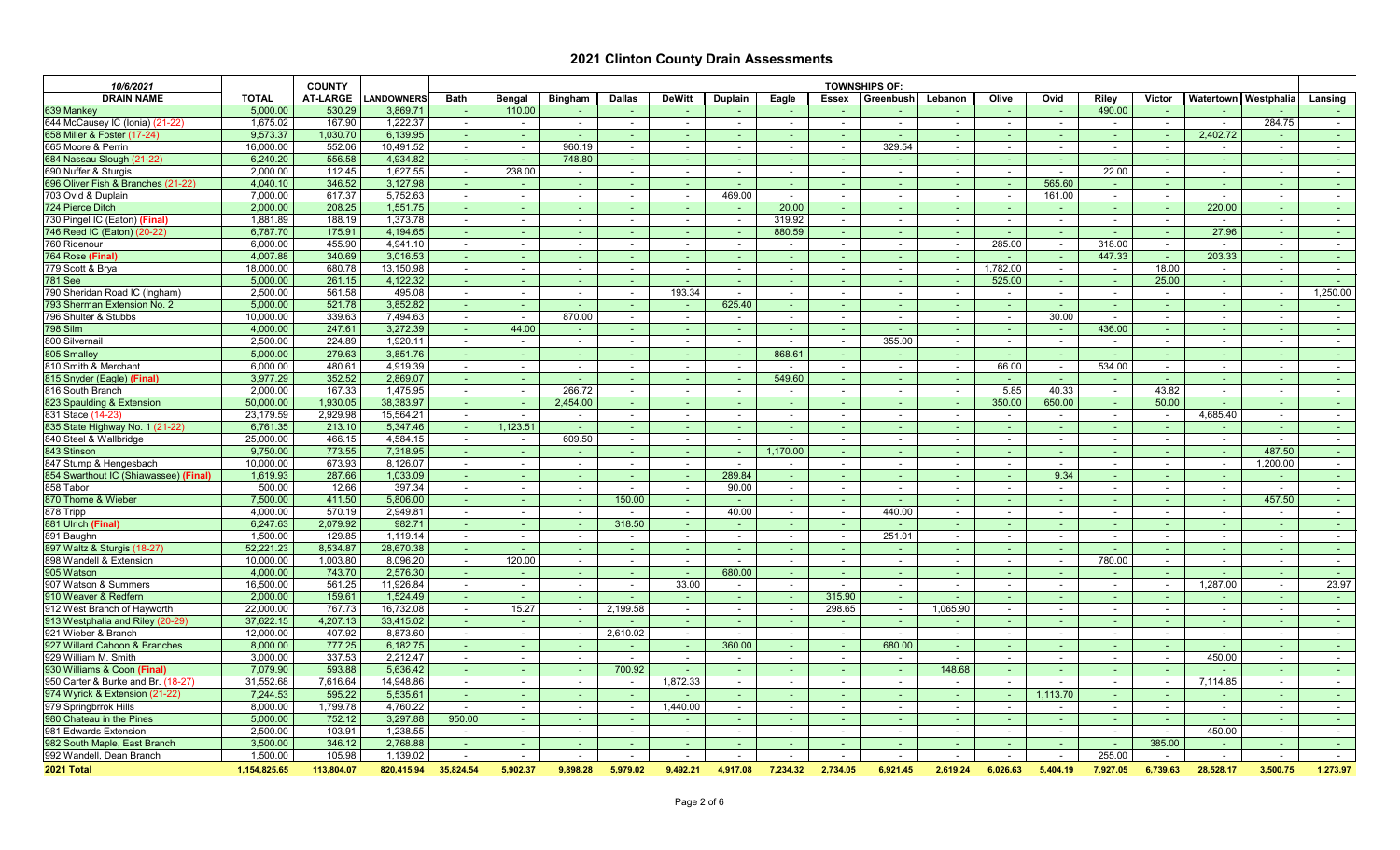| 10/6/2021                          |              | <b>COUNTY</b>   |                   |             |               |                |               |               |                |          |          | <b>TOWNSHIPS OF:</b> |          |           |          |                   |               |           |            |                |
|------------------------------------|--------------|-----------------|-------------------|-------------|---------------|----------------|---------------|---------------|----------------|----------|----------|----------------------|----------|-----------|----------|-------------------|---------------|-----------|------------|----------------|
| <b>DRAIN NAME</b>                  | <b>TOTAL</b> | <b>AT-LARGE</b> | <b>LANDOWNERS</b> | <b>Bath</b> | <b>Bengal</b> | <b>Bingham</b> | <b>Dallas</b> | <b>DeWitt</b> | <b>Duplain</b> | Eagle    | Essex    | Greenbush            | Lebanon  | Olive     | Ovid     | <b>Riley</b>      | <b>Victor</b> | Watertown | Westphalia | Lansing        |
| 2020 Total                         | 978,184.02   | 102,752.04      | 699,873.64        | 29,098.40   | 3,977.51      | 8,078.66       | 2,357.34      | 9,298.90      | 5.632.61       | 8,626.29 |          | 5,225.68             | 2,142.03 | 6,073.95  | 4,172.57 | 9,520.20          | 4.010.54      | 27,225.19 | 3,208.00   |                |
| 2019 Total                         | 734,822.61   | 82.058.70       | 514.362.19        | 34.775.31   | 1.114.07      | 1.924.37       | 3.217.71      | 19.679.14     | 3.328.28       | 3,538.28 | 675.00   | 3,662.96             |          | 4,964.75  | 1.191.99 | 3.214.34          | 3.481.28      | 18.262.91 | 5,483.45   |                |
| 2018 Total                         | 853,184.83   | 88,232.26       | 582,843.13        | 38,562.38   | 4,643.79      | 3.075.10       | 2.106.22      | 26.064.4      | 4,437.73       | 2,745.5' | 1,035.55 | 8,190.59             | 1.267.16 | 5.619.78  | 1.509.47 | 4,338.80          | 4.116.21      | 24,154.71 | 1,781.30   |                |
| 2017 Total                         | 852,364.73   | 72,212.53       | 610.110.90        | 34,989.26   | 4,421.01      | 3,109.22       | 1.502.07      | 21.128.85     | 3.394.8        | 3,678.54 | 632.00   | 5,319.56             | 1,658.97 | 6.589.55  | 2.106.00 | 11,646.85         | 2.517.50      | 21,546.33 | 2,944.53   | 8,577.44       |
| 2016 Total                         | 920,710.67   | 75,326.87       | 670.713.76        | 42,012.04   | 351.49        | 4,705.93       | 5.003.45      | 19.141.0      | 4.546.10       | 5.698.8' | 729.69   | 5,656.63             | 2,263.59 | 2.461.85  | 3.485.96 | 13.158.01         | 3.571.95      | 20,882.83 | 3,114.95   |                |
| 2015 Total                         | 1,121,623.11 | 97,148.96       | 829,405.95        | 34,162.51   | 6,863.60      | 5,105.94       | 6.231.74      | 22,690.8      | 5.334.73       | 1,234.27 | 3,766.49 | 4,207.95             | 1,167.65 | 8,839.01  | 5.018.92 | 14,339.33         | 9,836.96      | 19,535.62 | 5,897.51   |                |
| 2014 Total                         | 841,788.77   | 77,932.20       | 589,338.76        | 33,617.14   | 1,930.55      | 5,574.82       | 4,083.21      | 17,804.57     | 3.871.02       | 2,279.5' | 2,518.08 | 2,048.26             | 766.91   | 5,853.62  | 2.714.06 | 14,987.67         | 4,918.38      | 20,925.36 | 4,591.52   | ۰.             |
| 2013 Total                         | 1,035,307.68 | 95,722.40       | 772,095.41        | 4.240.47    | 6.896.27      | 7,704.27       | 4.765.25      | 15,377.17     | 6.961.02       | 4.759.51 | 2.625.44 | 4,068.56             | 718.81   | 5.853.23  | 9.316.90 | 18,163.29         | 9.150.39      | 13.907.98 | 11,293.15  |                |
| 2012 Total                         | 861,578.12   | 85,578.25       | 624,053.36        | 4,080.26    | 789.45        | 4,048.87       | 647.08        | 34.234.34     | 2.854.27       | 4,286.95 | 509.40   | 4,012.15             | 1,213.09 | 6,482.04  | 4,005.12 | 16,431.76         | 7.460.95      | 16,082.69 | 7,844.48   |                |
| 2011 Total                         | 937,731.57   | 93,804.29       | 680,615.79        | 4,801.92    | 8,279.00      | 4,318.16       | 7,739.02      | 29,590.49     | 2,973.78       | 1,721.23 | 1,151.00 | 3,626.76             | 2,599.29 | 9,718.93  | 5,799.63 | 11,641.47         | 12,329.89     | 14,966.05 | 5,630.22   |                |
| 2010 Total                         | 1,113,952.22 | 97,436.64       | 783,583.24        | 22,533.70   | 10,991.54     | 11,161.21      | 4.959.94      | 46.958.1      | .555.22        | 5.187.5' | 6.527.42 | 7,882.62             | 3.320.46 | 11.671.82 | 3.674.31 | 12.076.29         | 7,063.84      | 15,206.37 | 8,783.22   | $\blacksquare$ |
| 2009 Total                         | 877,993.50   | 80,744.22       | 645,333.33        | 3.471.47    | 8.706.54      | 10,972.90      | 4.584.05      | 11.258.30     | 2.150.96       | 3.085.85 | 7.471.28 | 7,057.24             | 3.405.83 | 6.228.85  | 4.664.38 | 8.624.69          | 6.342.29      | 14,349.69 | 2,886.16   |                |
| 2008 Total                         | 942,970.17   | 81,069.84       | 707,613.52        | 3,566.38    | 11,661.29     | 9,521.02       | 0.175.58      | 8,779.8       | 1,686.17       | 1,809.83 | 9,115.31 | 7,734.99             | 3,072.03 | 7,051.70  | 1,547.84 | 6,617.79          | 6,519.10      | 14,743.23 | 4,941.87   | $\blacksquare$ |
| 2007 Total                         | 1.090.936.38 | 98.160.30       | 844.211.34        | 1.049.15    | 10.421.40     | 7.250.42       | 7.170.17      | 11.178.55     | 2.981.64       | 4.916.86 | 7.193.68 | 7,210.50             | 2.177.30 | 8.486.42  | 2.696.76 | 6.505.65          | 13.492.40     | 13.248.74 | 3,635.48   |                |
| 2006 Total                         | 1,064,792.62 | 100,264.17      | 817.063.70        | 786.10      | 9,619.51      | 6,470.15       | 6.109.60      | 9,494.13      | 5,002.52       | 4.519.28 | 8.242.34 | 8,951.31             | 2,357.29 | 6.826.40  | 2.200.76 | 5.573.10          | 11.451.49     | 13,353.36 | 1,791.58   |                |
| 2005 Total                         | 865,763.38   | 74,187.01       | 655,836.64        | 207.58      | 9,932.21      | 8,270.44       | 4,689.73      | 8,722.52      | 4.465.59       | 3,716.84 | 7,392.40 | 9,788.35             | 3,689.35 | 7,207.92  | 4.475.81 | 9,718.84          | 3,595.23      | 12,531.03 | 1,771.40   |                |
| 2004 Total                         | 999,311.48   | 83,323.41       | 734.244.13        | 505.83      | 9.158.26      | 10.037.64      | 5.844.32      | 8.308.66      | 5.207.33       | 5.278.69 | 9.081.37 | 8,896.85             | 3.294.78 | 9.439.27  | 5.056.22 | 7.414.27          | 6.519.69      | 11.315.64 | 2,119.35   | ۰.             |
| 2003 Total                         | 1,136,241.94 | 114,002.96      | 820,421.72        | 756.63      | 11.229.43     | 11.422.46      | 8.551.80      | 10,597.79     | 5.536.06       | 5,782.07 | 9.515.43 | 10,047.03            | 2,760.12 | 7.852.32  | 5.192.65 | 15.842.55         | 10.997.55     | 2.881.00  | 5,082.16   |                |
| 2002 Total                         | 955,840.19   | 106,123.31      | 646,310.18        | 7,867.82    | 11,468.7      | 16,318.38      | 8,883.55      | 5,867.40      | 2.771.65       | 1,487.62 | 8,866.56 | 8,072.24             | 1,114.42 | 10,025.93 | 8,351.46 | 8,060.62          | 10,013.78     | 4,991.41  | 1,950.55   |                |
| 2001 Total                         | 762,454.42   | 83,277.46       | 488,693.71        | 17,698.42   | 8,073.75      | 8,686.86       | 9.437.17      | 21.817.14     | 3.758.54       | 2,875.99 | 8,271.59 | 8,221.62             | 1,789.21 | 5.984.40  | 3.408.00 | 6.418.38          | 3,781.94      | 10,450.03 | 2,208.81   |                |
| 2000 Total                         | 709,417.43   | 73,143.34       | 493.065.51        | 7,478.09    | 9,863.93      | 8.592.42       | 10.215.22     | 1.014.55      | 1.681.98       | 1.507.67 | 8.923.94 | 9,365.98             | 1.901.63 | 6.941.39  | 3.772.74 | 9.994.02          | 972.43        | 6,458.40  | 2,961.52   |                |
| 1999 Total                         | 912,802.40   | 95,937.73       | 618,471.34        | 7,843.47    | 7,157.21      | 9,945.67       | 9,361.24      | 4,213.95      | 1.898.99       | 1,600.26 | 7,399.54 | 8,723.14             | 3,003.21 | 8,500.90  | 9.910.35 | 22.445.39         | 7,330.58      | 17,007.15 | 3,149.98   |                |
| 1998 Total                         | 686,947.58   | 83,650.18       | 455.714.48        | 9.821.48    | 5,202.34      | 10,859.04      | 2,656.34      | 2,390.30      | 2.865.60       | 1,265.60 | 393.59   | 3,027.69             | 1.602.15 | 5.161.08  | 5.631.18 | 26,113.67         | 3.947.61      | 18,962.24 | 1,733.58   |                |
| 1997 Total                         | 796.036.72   | 104.700.35      | 527.344.26        | 13.829.69   | 7.143.07      | 9.628.16       | 1.836.24      | 2.111.23      | 3.793.50       | 1.635.47 | 3.338.78 | 1.965.48             | 1.632.83 | 6.685.22  | 6.556.17 | 27.910.55         | 3.759.71      | 35.717.17 | 3,987.53   |                |
| 25-Year Average                    | 928.303.29   | 90,423.74       | 665.269.44        | 15.743.20   | 7.031.93      | 7.867.22       | 5.524.28      | 15.088.59     | 3.744.29       | 3.618.91 | 4.724.40 | 6.395.42             | 2.061.49 | 7.061.88  | 4,474.54 | 11.947.38<br>- 56 | 6.556.85      | 16.689.33 | 4.091.72   | 394.06         |
| 3-Year Average                     | 955.944.09   | 99.538.27       | 678.217.26        | 33.232.75   | 3.664.65      | 6.633.77       | 3.851.36      | 12.823.42     | 4.625.99       | 6.466.30 | 1.136.35 | 5.270.03             | 1.587.09 |           | 3.589.58 | 887.20            |               | 24.672.09 | 4.064.07   | 424.66         |
| 2020 in relation to 3-Year average | 120.80%      | 114.33%         | 120.97%           | 107.80%     | 161.06%       | 149.21%        | 155.24%       | 74.02%        | 106.29%        | 111.88%  | 240.60%  | 131.34%              | 165.03%  | 105.95%   | 150.55%  | 115.10%           | 142.07%       | 115.63%   | 86.14%     | 300.00%        |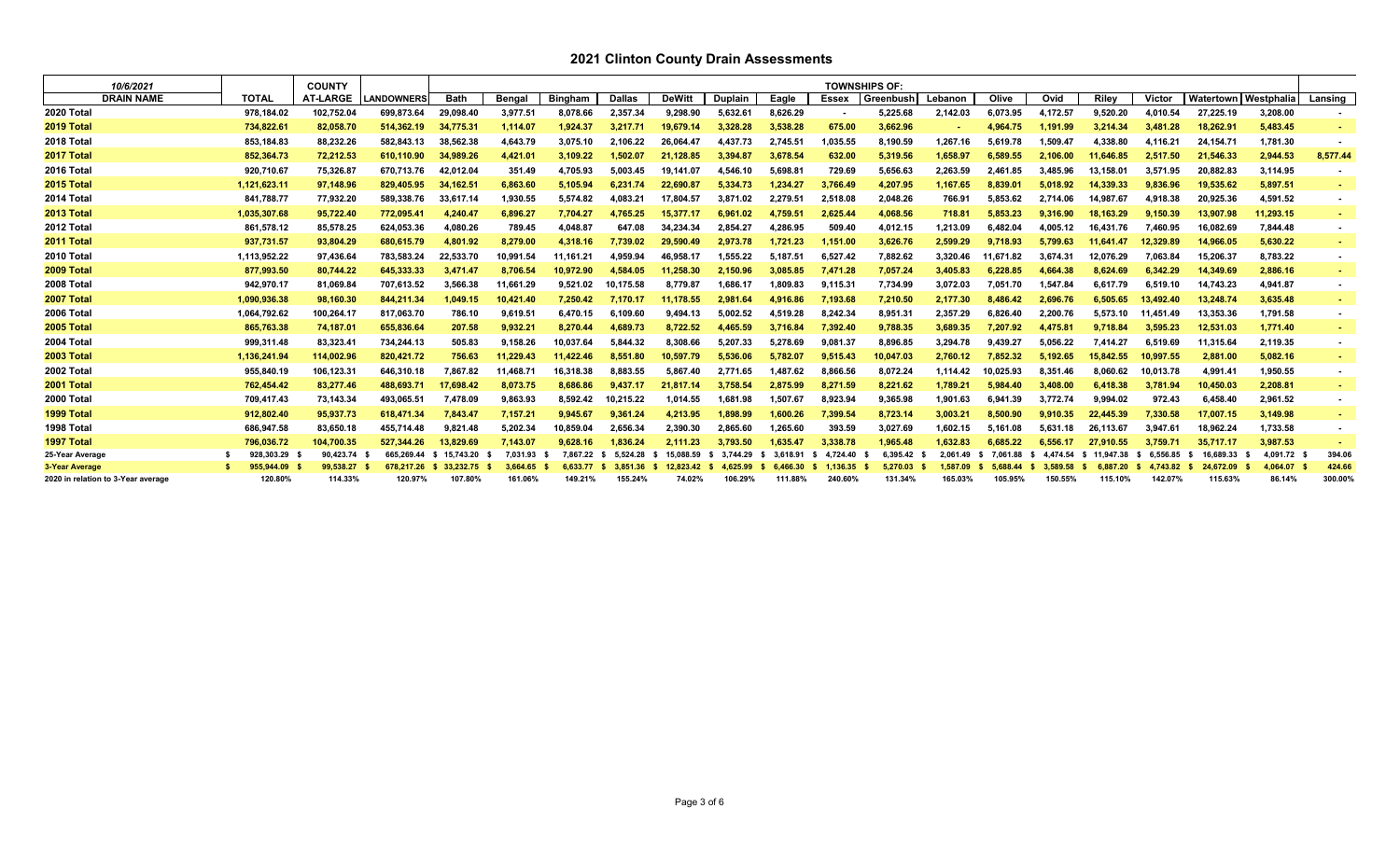| 10/6/2021                                    |                              |                          | <b>CITIES OF:</b>        |                              |                          |                          |                          | <b>VILLAGES OF:</b>      |                |                          |                          |                     |
|----------------------------------------------|------------------------------|--------------------------|--------------------------|------------------------------|--------------------------|--------------------------|--------------------------|--------------------------|----------------|--------------------------|--------------------------|---------------------|
| <b>DRAIN NAME</b>                            | E. Lansing                   | <b>DeWitt</b>            | St. Johns                | Ovid                         | <b>Grand Ledge</b>       | <b>Eagle</b>             | <b>Elsie</b>             | <b>Fowler</b>            | Westphalia     | <b>MDOT</b>              | <b>CSX RR</b>            | T&SRR               |
| 013 Heritage Glen                            |                              |                          |                          | $\overline{\phantom{a}}$     |                          | ٠                        | $\sim$                   | $\sim$                   | ٠              | $\overline{\phantom{a}}$ |                          |                     |
| 027 Hawk Hollow East                         | $\blacksquare$               |                          | $\blacksquare$           | $\overline{\phantom{a}}$     | $\overline{a}$           | $\overline{\phantom{a}}$ | $\sim$                   | $\blacksquare$           | $\blacksquare$ | $\blacksquare$           | $\sim$                   | $\sim$              |
| 049 Bingham Farms                            | ۰                            |                          |                          | $\qquad \qquad \blacksquare$ |                          | ٠                        |                          | $\sim$                   | $\blacksquare$ | ÷                        | $\blacksquare$           | $\sim$              |
| 050 Somerset Hills                           | ۰                            |                          | $\blacksquare$           | $\blacksquare$               | $\blacksquare$           | $\blacksquare$           | $\sim$                   | $\sim$                   | $\sim$         | $\sim$                   | $\sim$                   | $\sim$              |
| 061 Wildflower & Branches                    | ٠                            | 900.00                   | $\overline{\phantom{a}}$ | ٠                            | $\blacksquare$           | ٠                        | $\sim$                   | $\sim$                   | $\sim$         | ۰                        | ٠                        | $\sim$              |
| 068 Wilderness Drive (17-24)                 | $\blacksquare$               |                          | $\sim$                   | $\blacksquare$               | $\blacksquare$           | $\overline{\phantom{a}}$ | $\sim$                   | $\sim$                   | $\blacksquare$ | $\sim$                   | $\blacksquare$           | $\sim$              |
| 074 Preserve (21-24)                         | $\sim$                       | $\sim$                   | $\sim$                   | ٠                            | $\sim$                   | $\overline{\phantom{a}}$ | $\sim$                   | $\sim$                   | $\sim$         | $\sim$                   | $\sim$                   | $\sim$ .            |
| 086 Park Lake - Lake Level (14-25)           | $\blacksquare$               | $\overline{\phantom{a}}$ | $\blacksquare$           | $\blacksquare$               | $\blacksquare$           | $\blacksquare$           | $\sim$                   | $\sim$                   | $\sim$         | $\blacksquare$           | $\sim$                   | $\sim$              |
| 305 Acre (20-23)                             | $\sim$                       |                          | $\blacksquare$           | ٠                            | ٠                        | ٠                        | $\sim$                   | $\sim$                   | $\blacksquare$ |                          | $\sim$                   | $\sim$              |
| 310 Aldrich                                  | ÷                            |                          | $\blacksquare$           | $\blacksquare$               | $\blacksquare$           | $\blacksquare$           | $\sim$                   | $\sim$                   | $\mathbf{r}$   | 2,796.87                 | $\sim$                   | $\sim$              |
| 314 Amspoker                                 | ٠                            |                          | ٠                        | $\blacksquare$               | ٠                        | ٠                        | $\blacksquare$           | $\sim$                   | $\sim$         | ۰                        | $\blacksquare$           |                     |
| 321 Avery (20-22)                            | $\overline{\phantom{a}}$     | $\overline{\phantom{a}}$ | $\blacksquare$           | $\overline{\phantom{a}}$     | $\blacksquare$           | $\overline{\phantom{a}}$ | $\sim$                   | $\blacksquare$           | $\blacksquare$ | ٠                        | $\blacksquare$           | $\sim$              |
| 323 Bad Creek                                | $\blacksquare$               | $\blacksquare$           | ٠                        | $\blacksquare$               | $\blacksquare$           | ٠                        | $\sim$                   | $\sim$                   | $\sim$         | ۰                        | $\sim$                   | $\sim$ .            |
| 326 Baker (21-22)                            | $\blacksquare$               |                          | $\blacksquare$           | $\blacksquare$               | $\blacksquare$           | $\blacksquare$           | $\sim$                   | $\sim$                   | $\blacksquare$ | $\blacksquare$           | $\sim$                   | $\sim$              |
| 332 Bath Highway (14-25)                     | ٠                            |                          |                          | ٠                            |                          | ٠                        |                          | $\sim$                   | $\sim$         |                          | ä,                       | $\sim$              |
| 339 Becker                                   | $\blacksquare$               |                          | $\blacksquare$           | $\overline{\phantom{a}}$     | $\blacksquare$           | $\overline{\phantom{a}}$ | $\sim$                   | $\blacksquare$           | $\sim$         | 150.93                   | $\sim$                   | $\sim$              |
| 344 Beryo                                    | ٠                            | $\sim$                   | ٠                        | ٠                            | ٠                        | ٠                        | $\sim$                   | $\sim$                   | $\sim$         |                          | $\sim$                   | $\sim$              |
| 353 Black & Green                            | $\blacksquare$               | $\sim$                   | $\sim$                   | $\blacksquare$               | $\blacksquare$           | $\sim$                   | $\sim$                   | $\sim$                   | $\sim$         | $\sim$                   | $\sim$                   | $\sim$              |
| 356 Bond & Branch                            | ٠                            | $\sim$                   | $\sim$                   | ٠                            | $\overline{\phantom{a}}$ | $\sim$                   | $\sim$                   | $\sim$                   | $\sim$         | $\sim$                   | $\sim$                   | $\sim$              |
| 362 Botroff (Final)                          | $\blacksquare$               | $\sim$                   | $\sim$                   | $\blacksquare$               | $\blacksquare$           | $\blacksquare$           | $\sim$                   | $\sim$                   | $\sim$         |                          | $\overline{a}$           | $\sim$              |
| 373 Bray                                     | ۰                            |                          |                          | $\blacksquare$               | $\overline{\phantom{a}}$ | ٠                        |                          | $\overline{\phantom{a}}$ | $\omega$       | 501.47                   | $\sim$                   |                     |
| 392 Carr                                     | $\blacksquare$               | $\sim$                   | $\blacksquare$           | $\blacksquare$               | $\sim$                   | $\blacksquare$           | $\sim$                   | $\sim$                   | $\sim$         |                          | $\sim$                   | $\sim$              |
| 399 Chilson Branch of Bennett                | ٠                            |                          | $\overline{\phantom{a}}$ | e                            | $\blacksquare$           | ٠                        | $\sim$                   | $\sim$                   | $\sim$         | 2,129.37                 | $\blacksquare$           | $\sim$              |
| 400 Church IC (Gratiot) (20-22)              | $\blacksquare$               | $\overline{\phantom{a}}$ | $\overline{\phantom{a}}$ | $\blacksquare$               | $\overline{\phantom{a}}$ | $\sim$                   | $\overline{\phantom{a}}$ | $\sim$                   | $\sim$         | $\sim$                   | $\sim$                   | $\sim$              |
| 402 Clark                                    | $\blacksquare$               | $\sim$                   | ٠                        | $\blacksquare$               | $\blacksquare$           | ٠                        | $\sim$                   | $\sim$                   | $\sim$         | ٠                        | $\sim$                   | $\sim$ .            |
| 406 Cleveland & Branch                       | ۰                            |                          |                          | $\qquad \qquad \blacksquare$ | $\blacksquare$           | $\blacksquare$           |                          | $\sim$                   | $\sim$         | $\blacksquare$           | $\blacksquare$           | $\sim$              |
| 408 Clinton & Shiawassee No. 1 IC (Shia)     | ٠                            |                          |                          | ۰                            | $\overline{\phantom{a}}$ | $\blacksquare$           | 363.00                   | $\blacksquare$           | ÷.             | ٠                        | $\sim$                   | 7.20                |
| 413 Cole (Final)                             | $\blacksquare$               |                          | $\blacksquare$           | $\blacksquare$               | $\blacksquare$           | $\blacksquare$           |                          | $\blacksquare$           | $\blacksquare$ | $\blacksquare$           | $\sim$                   | $\sim$              |
| 415 Connors & Sessions IC (Gratiot) (20-22)  | ٠                            | $\sim$                   | $\overline{\phantom{a}}$ | ٠                            | $\blacksquare$           | ٠                        | $\sim$                   | $\sim$                   | $\sim$         | ٠                        | $\sim$                   | $\sim$ .            |
| 421 Cordray IC (Gratiot) (Final)             | $\blacksquare$               | $\sim$                   | $\overline{\phantom{a}}$ | $\blacksquare$               | $\blacksquare$           | $\sim$                   | $\sim$                   | $\sim$                   | $\sim$         | $\overline{\phantom{a}}$ | $\blacksquare$           | $\sim$              |
| <b>426 Cox</b>                               | $\blacksquare$               | ٠                        | $\overline{\phantom{a}}$ | $\blacksquare$               | $\blacksquare$           | ٠                        | $\sim$                   | $\sim$                   | $\blacksquare$ | ٠                        | $\sim$                   | $\sim$              |
| 432 Culp                                     | ۰                            | $\blacksquare$           | $\blacksquare$           | $\qquad \qquad \blacksquare$ | $\blacksquare$           | $\blacksquare$           | $\sim$                   | $\overline{\phantom{a}}$ | $\blacksquare$ | $\blacksquare$           | $\sim$                   | $\sim$              |
| 436 Cutler & Extension (15-26)               | ۰                            |                          |                          | $\qquad \qquad \blacksquare$ |                          | $\overline{\phantom{0}}$ |                          | $\overline{\phantom{a}}$ | $\blacksquare$ | ٠                        |                          |                     |
| 437 Cutler & Walker (Final)                  | $\sim$                       | $\sim$                   | ۰                        | $\blacksquare$               | $\sim$                   | $\sim$                   | $\sim$                   | $\sim$                   | $\sim$         | $\sim$                   | $\sim$                   | ж.                  |
| 442 Derbyshire                               | $\blacksquare$               |                          |                          | ٠                            | ٠                        | ٠                        | $\sim$                   | $\sim$                   | $\sim$         | $\sim$                   | $\blacksquare$           | $\sim$ $-$          |
| 449 Dieter                                   | $\blacksquare$               | $\sim$                   | 593.11                   | $\sim$                       | $\blacksquare$           | $\sim$                   | $\sim$                   | $\sim$                   | $\sim$         | $\sim$                   | $\sim$                   | $\sim$              |
| 458 Dutch Gap (20-22)                        | ٠                            | $\sim$                   |                          | $\blacksquare$               | $\blacksquare$           | ٠                        | ٠                        | $\sim$                   | $\sim$         | ٠                        | $\overline{\phantom{a}}$ | $\sim 100$          |
| 477 Faiver and Branch (20-29)                | $\qquad \qquad \blacksquare$ |                          | $\blacksquare$           | $\overline{a}$               | $\blacksquare$           | $\blacksquare$           | $\blacksquare$           | $\blacksquare$           | $\sim$         | ۰.                       | $\blacksquare$           | $\sim$              |
| 485 Feightling                               | ٠                            |                          | ٠                        | ٠                            | $\blacksquare$           | ٠                        | ٠                        | $\sim$                   | $\sim$         | ٠                        | $\overline{\phantom{a}}$ | $\sim$ $-$          |
| 494 Foote Branch of Brown & Bailey           | $\sim$                       | $\blacksquare$           | $\sim$                   | $\sim$                       | $\sim$                   | $\sim$                   | $\sim$                   | $\sim$                   | $\sim$         | $\blacksquare$           | $\sim$                   | $\sim$              |
| 506 Gardner                                  | $\blacksquare$               | $\sim$                   | $\blacksquare$           | $\blacksquare$               | ٠                        | $\blacksquare$           | $\sim$                   | $\sim$                   | $\sim$         | $\sim$                   | $\sim$                   | $\sim 100$          |
| 509 Gill                                     | $\blacksquare$               | $\sim$                   | $\blacksquare$           | $\blacksquare$               | $\blacksquare$           | $\sim$                   | $\sim$                   | $\sim$                   | $\sim$         | $\blacksquare$           | $\sim$                   | $\sim$              |
| 539 Harris (20-23)                           | ٠                            | $\sim$                   | ٠                        | ٠                            | $\blacksquare$           | ٠                        | $\sim$                   | $\sim$                   | $\sim$         | ٠                        | $\sim$                   | $\sim$ $-$          |
| 552 Henning (21-23)                          | $\blacksquare$               | $\overline{\phantom{a}}$ | $\overline{\phantom{a}}$ | $\blacksquare$               | $\blacksquare$           | $\sim$                   | $\sim$                   | $\blacksquare$           | $\sim$         | $\sim$                   | $\sim$                   | $\sim$              |
| 553 Herbison Road                            | ٠                            | $\sim$                   | $\sim$                   | $\blacksquare$               |                          | $\sim$                   | $\sim$                   | $\sim$                   | $\sim$         | $\sim$                   |                          | $\sim$ $^{-1}$      |
| 572 Husted & Landenberger IC (Eaton) (Final) | $\blacksquare$               | $\overline{\phantom{a}}$ | $\blacksquare$           | $\sim$                       | 1,100.77                 | $\sim$                   | $\sim$                   | $\blacksquare$           | $\sim$         | $\sim$                   | 133.10                   | $\sim$              |
| 574 Ice Pond (21-22)                         | ٠                            | $\sim$                   | 396.05                   | $\sim$                       | ٠                        | $\sim$                   | $\sim$                   | $\sim$                   | $\sim$ .       | 166.94                   | $\sim$                   | $\sigma_{\rm{max}}$ |
| 588 Jones & Branches (20-22)                 | $\blacksquare$               | $\sim$                   |                          | $\sim$                       | $\blacksquare$           | $\sim$                   | $\sim$                   | $\sim$                   | $\sim$         |                          | $\sim$                   | $\sim$              |
| 600 Kipp & Fowler                            | ٠                            | $\sim$                   | 650.00                   | $\blacksquare$               |                          | ٠                        | $\overline{\phantom{a}}$ | $\sim$                   | $\sim$         | 601.41                   | $\blacksquare$           | $\sim 100$          |
| 602 Kitson                                   | $\blacksquare$               | $\blacksquare$           |                          | $\blacksquare$               | $\blacksquare$           | $\sim$                   | $\sim$                   | $\sim$                   | $\sim$         | 97.90                    | $\sim$                   | $\sim$ $-$          |
| 605 Kneeland                                 | $\blacksquare$               | $\sim$                   | $\overline{\phantom{a}}$ | $\blacksquare$               | ٠                        | ٠                        | ٠                        | $\sim$                   | $\sim$         | 188.27                   | $\sim$                   | $\sim$ $-$          |
| 610 Kramer                                   | $\overline{\phantom{a}}$     | $\sim$                   |                          | $\sim$                       | $\blacksquare$           | $\sim$                   | $\sim$                   | $\sim$                   | $\sim$         | $\sim$                   | $\sim$                   | $\sim$              |
| 616 Lancaster                                | ٠                            | $\sim$                   | 9.00                     | $\sim$                       | $\overline{\phantom{a}}$ | $\sim$                   | $\sim$                   | $\sim$                   | $\sim$ .       | $\sim$                   | $\sim$                   | $\sim 100$          |
| 627 Loesch (Final)                           | $\overline{\phantom{a}}$     | $\sim$                   | $\overline{\phantom{a}}$ | $\sim$                       | $\overline{\phantom{a}}$ | $\sim$                   | $\sim$                   | $\sim$                   | $\sim$         | $\sim$                   | $\sim$                   | $\sim$              |
| 630 Looking Glass River Intercounty          | ٠                            | $\sim$                   | $\sim$                   | ٠                            | ٠                        | ٠                        | $\sim$                   | $\sim$                   | $\sim$         | 1,207.06                 | $\blacksquare$           | $\sim 100$          |
| 636 Lyon & Dean                              | $\sim$                       | $\blacksquare$           | $\blacksquare$           | $\overline{\phantom{a}}$     | $\blacksquare$           | $\overline{\phantom{a}}$ | $\sim$                   | $\sim$                   | $\sim$         | 46.68                    | $\sim$                   | $\sim$ $-$          |
|                                              |                              |                          |                          |                              |                          |                          |                          |                          |                |                          |                          |                     |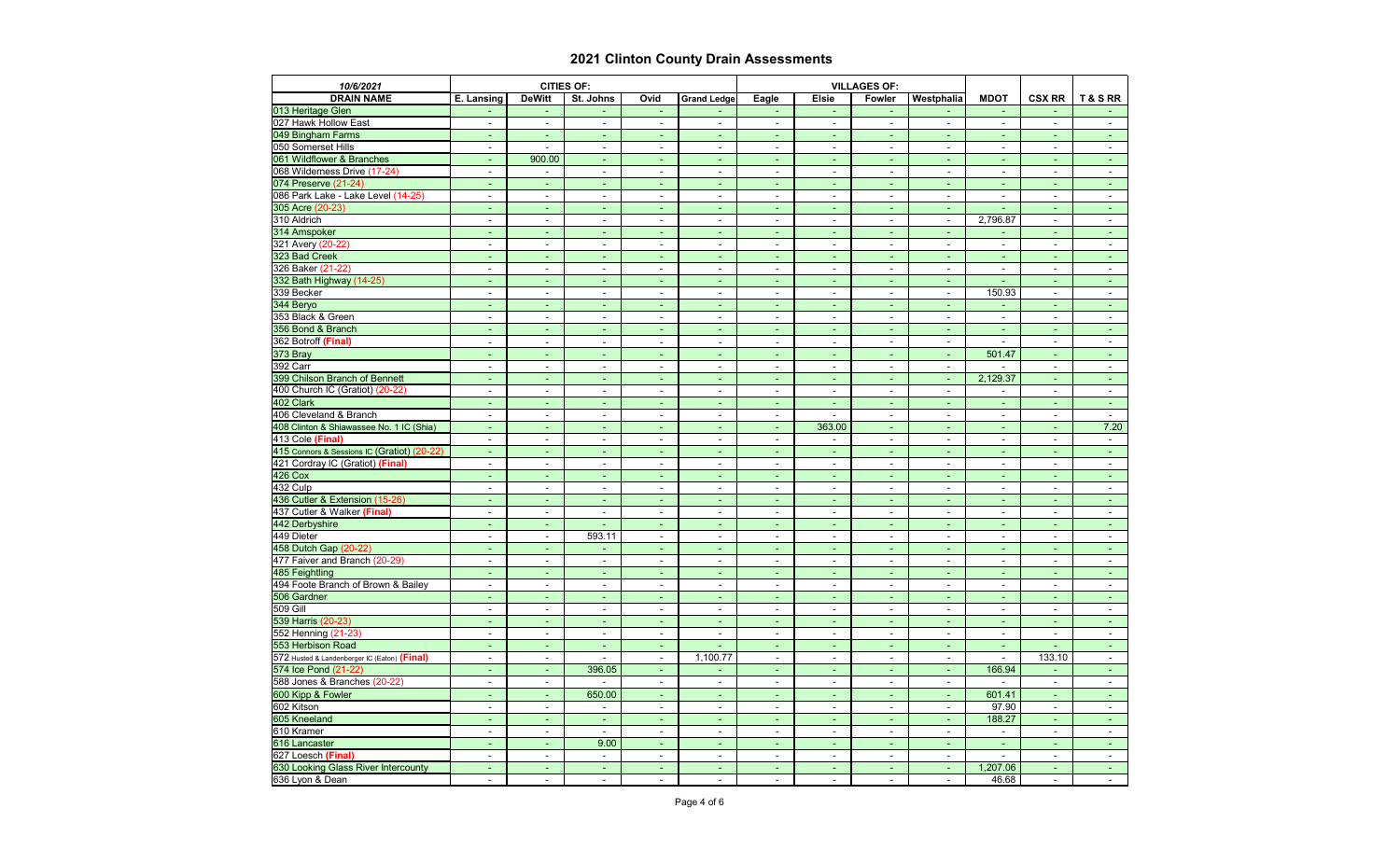| 10/6/2021                             |                          |                          | <b>CITIES OF:</b>        |                              |                          |                          |                          | <b>VILLAGES OF:</b>      |                |                          |                          |                |
|---------------------------------------|--------------------------|--------------------------|--------------------------|------------------------------|--------------------------|--------------------------|--------------------------|--------------------------|----------------|--------------------------|--------------------------|----------------|
| <b>DRAIN NAME</b>                     | E. Lansing               | <b>DeWitt</b>            | St. Johns                | Ovid                         | <b>Grand Ledge</b>       | Eagle                    | <b>Elsie</b>             | <b>Fowler</b>            | Westphalia     | <b>MDOT</b>              | <b>CSX RR</b>            | T&SRR          |
| 639 Mankey                            |                          |                          |                          | $\overline{\phantom{a}}$     |                          |                          |                          | $\blacksquare$           |                | $\blacksquare$           |                          |                |
| 644 McCausey IC (Ionia) (21-22)       | $\blacksquare$           |                          | $\blacksquare$           | $\blacksquare$               | $\blacksquare$           | $\blacksquare$           | $\sim$                   | $\sim$                   | $\sim$         | $\blacksquare$           | ÷                        | $\sim$         |
| 658 Miller & Foster (17-24)           |                          |                          |                          | ٠                            | $\blacksquare$           | ٠                        | $\sim$                   | $\blacksquare$           | $\sim$         |                          | ٠                        | $\sim$         |
| 665 Moore & Perrin                    | $\blacksquare$           | $\sim$                   | 3,104.00                 | $\blacksquare$               | $\blacksquare$           | $\blacksquare$           | $\sim$                   | $\blacksquare$           | $\sim$         | 562.69                   | $\blacksquare$           | $\sim$         |
| 684 Nassau Slough (21-22)             | $\blacksquare$           | $\sim$                   |                          | $\blacksquare$               | ٠                        | $\sim$                   | $\sim$                   | $\sim$                   | $\sim$         | ٠                        | ٠                        | $\sim$ 1       |
| 690 Nuffer & Sturgis                  | $\blacksquare$           | $\blacksquare$           | $\overline{\phantom{a}}$ | $\blacksquare$               | $\blacksquare$           | $\blacksquare$           | $\sim$                   | $\sim$                   | $\sim$         | $\sim$                   | $\sim$                   | $\sim$         |
| 696 Oliver Fish & Branches (21-22)    | $\sim$                   |                          | $\sim$                   | $\blacksquare$               | $\sim$                   | $\blacksquare$           | $\sim$                   | $\sim$                   | $\sim$         | ۰                        | ۰                        | $\sim$         |
| 703 Ovid & Duplain                    | $\blacksquare$           |                          | $\blacksquare$           | $\blacksquare$               | $\overline{\phantom{a}}$ | $\blacksquare$           | $\sim$                   | $\sim$                   | $\blacksquare$ | $\blacksquare$           | $\blacksquare$           | $\sim$         |
| 724 Pierce Ditch                      | $\sim$                   |                          | $\sim$                   | $\blacksquare$               | $\sim$                   | $\blacksquare$           | $\sim$                   | $\blacksquare$           | $\blacksquare$ | ٠                        | $\sim$                   | $\sim$         |
| 730 Pingel IC (Eaton) (Final)         | $\blacksquare$           |                          | $\blacksquare$           | $\blacksquare$               | $\overline{a}$           | $\blacksquare$           | $\blacksquare$           | $\sim$                   | $\blacksquare$ | $\overline{\phantom{a}}$ | ۰                        | $\sim$         |
| 746 Reed IC (Eaton) (20-22)           | $\blacksquare$           | ٠                        | ٠                        | ٠                            | 1,508.59                 | $\overline{\phantom{a}}$ | $\sim$                   | ж.                       | $\sim$         | ۰                        | ٠                        | $\sim$ .       |
| 760 Ridenour                          | $\blacksquare$           | $\blacksquare$           | $\blacksquare$           | $\blacksquare$               |                          | $\blacksquare$           | $\sim$                   | $\sim$                   | $\blacksquare$ | $\blacksquare$           | $\blacksquare$           | $\sim$         |
| 764 Rose (Final)                      |                          |                          |                          | $\qquad \qquad \blacksquare$ |                          | ٠                        |                          | $\sim$                   | $\sim$         |                          |                          | $\sim$ $^{-1}$ |
| 779 Scott & Brya                      | $\blacksquare$           |                          | $\overline{\phantom{a}}$ | $\blacksquare$               | $\blacksquare$           | $\blacksquare$           | $\sim$                   | $\sim$                   | $\sim$         | 2,368.24                 | $\blacksquare$           | $\sim$         |
| <b>781 See</b>                        | ۰                        |                          | ٠                        | ٠                            | $\overline{\phantom{a}}$ | ۰                        |                          | $\overline{\phantom{a}}$ | ٠              | 66.53                    | ä,                       |                |
| 790 Sheridan Road IC (Ingham)         | $\blacksquare$           |                          | $\overline{\phantom{a}}$ | $\blacksquare$               | $\overline{\phantom{a}}$ | $\blacksquare$           | $\sim$                   | $\blacksquare$           | $\sim$         | $\overline{\phantom{a}}$ | $\blacksquare$           | $\sim$         |
| 793 Sherman Extension No. 2           | $\blacksquare$           | $\sim$                   |                          | ٠                            | ٠                        | $\sim$                   | $\sim$                   | $\sim$                   | $\sim$         |                          | $\overline{\phantom{a}}$ | $\sim$         |
| 796 Shulter & Stubbs                  | $\blacksquare$           | $\overline{a}$           | 20.00                    | $\blacksquare$               | $\blacksquare$           | $\blacksquare$           | $\overline{a}$           | $\sim$                   | $\sim$         | 1,245.74                 | $\sim$                   | $\sim$         |
| 798 Silm                              | ۰                        |                          |                          | ٠                            | $\overline{\phantom{a}}$ | $\blacksquare$           |                          | $\sim$                   | $\blacksquare$ | ٠                        | ٠                        | $\sim$         |
| 800 Silvernail                        | $\overline{\phantom{0}}$ |                          | $\blacksquare$           | $\blacksquare$               | $\blacksquare$           | $\blacksquare$           | $\sim$                   | $\blacksquare$           | $\blacksquare$ | $\blacksquare$           | ۰                        | $\sim$         |
| 805 Smalley                           | ۰                        |                          | ٠                        | ٠                            | ٠                        | ٠                        | $\overline{\phantom{a}}$ | ٠                        | $\sim$         | ٠                        | ۰                        |                |
| 810 Smith & Merchant                  | $\blacksquare$           | $\blacksquare$           | $\blacksquare$           | $\blacksquare$               | $\blacksquare$           | $\blacksquare$           | $\sim$                   | $\sim$                   | $\sim$         | $\sim$                   | $\blacksquare$           | $\sim$         |
| 815 Snyder (Eagle) (Final)            | ٠                        | ٠                        | $\blacksquare$           | $\blacksquare$               | $\blacksquare$           | 206.10                   | $\sim$                   | $\sim$                   | $\sim$         | ٠                        | ٠                        | $\sim$         |
| 816 South Branch                      | $\blacksquare$           |                          |                          | $\qquad \qquad \blacksquare$ | $\overline{\phantom{0}}$ | ۰                        |                          | $\blacksquare$           | $\blacksquare$ | ۰                        | ۰                        | $\sim$         |
| 823 Spaulding & Extension             |                          |                          | 4,180.52                 | ä,                           |                          | $\blacksquare$           |                          | $\sim$                   | $\sim$         | 2,001.46                 | ä,                       | $\sim$ $^{-1}$ |
| 831 Stace (14-23)                     |                          |                          |                          | $\qquad \qquad \blacksquare$ | $\blacksquare$           | $\blacksquare$           | $\blacksquare$           | $\sim$                   | $\blacksquare$ |                          | ÷.                       | $\sim$         |
| 835 State Highway No. 1 (21-22)       | $\blacksquare$           | $\blacksquare$           |                          | ٠                            | ٠                        | $\blacksquare$           | $\sim$                   | $\sim$                   | $\sim$         | 77.28                    | $\blacksquare$           | $\sim$ $^{-1}$ |
| 840 Steel & Wallbridge                | $\blacksquare$           | $\sim$                   | 17,914.75                | $\blacksquare$               | $\overline{\phantom{a}}$ | $\blacksquare$           | $\blacksquare$           | $\blacksquare$           | $\sim$         | 1,425.45                 | $\blacksquare$           | $\sim$         |
| 843 Stinson                           | ٠                        | $\sim$                   |                          | ٠                            | $\blacksquare$           | ٠                        | $\sim$                   | ٠                        | $\sim$         | ٠                        | $\blacksquare$           | $\sim$ .       |
| 847 Stump & Hengesbach                | $\blacksquare$           | $\overline{a}$           | $\blacksquare$           | $\blacksquare$               | $\blacksquare$           | $\blacksquare$           | $\overline{a}$           | $\sim$                   | $\sim$         | $\blacksquare$           | $\blacksquare$           | $\sim$         |
| 854 Swarthout IC (Shiawassee) (Final) | $\overline{\phantom{a}}$ |                          |                          | ۰                            |                          | $\blacksquare$           |                          | $\blacksquare$           | $\sim$         | $\blacksquare$           |                          | $\sim$         |
| 858 Tabor                             | $\blacksquare$           | $\blacksquare$           | $\blacksquare$           | $\blacksquare$               | $\blacksquare$           | $\blacksquare$           | $\sim$                   | $\blacksquare$           | $\blacksquare$ | $\overline{\phantom{a}}$ | $\blacksquare$           | $\sim$         |
| 870 Thome & Wieber                    |                          |                          | $\overline{\phantom{a}}$ | ٠                            | ٠                        | ٠                        |                          | $\sim$                   | 675.00         | ٠                        |                          |                |
| 878 Tripp                             | $\sim$                   | $\sim$                   | $\sim$                   | $\sim$                       | $\sim$                   | $\sim$                   | $\sim$                   | $\sim$                   | $\sim$         | $\sim$                   | $\sim$                   | $\sim$         |
| 881 Ulrich (Final)                    | $\blacksquare$           | ٠                        |                          | ٠                            | $\overline{\phantom{a}}$ | $\blacksquare$           | $\sim$                   | 2,866.50                 | $\sim$         | ٠                        | $\blacksquare$           | $\sim 100$     |
| 891 Baughn                            | $\blacksquare$           |                          |                          | $\blacksquare$               |                          | $\blacksquare$           | $\sim$                   |                          | $\sim$         | $\blacksquare$           | $\blacksquare$           | $\sim$         |
| 897 Waltz & Sturgis (18-27)           | $\blacksquare$           |                          | $\blacksquare$           | $\blacksquare$               | $\overline{\phantom{a}}$ | $\blacksquare$           | $\blacksquare$           | 15,015.98                | $\sim$         | ٠                        | ٠                        | $\sim$ $-$     |
| 898 Wandell & Extension               | $\blacksquare$           |                          | $\blacksquare$           | $\blacksquare$               | $\blacksquare$           | $\blacksquare$           | $\sim$                   |                          | $\sim$         | $\sim$                   | $\blacksquare$           | $\sim$         |
| 905 Watson                            | ٠                        | ٠                        | ۰.                       | ٠                            | ٠                        | $\overline{\phantom{a}}$ | $\sim$                   | $\sim$                   | $\sim$         |                          |                          | $\sim$ $-$     |
| 907 Watson & Summers                  | $\overline{\phantom{a}}$ | $\sim$                   | $\blacksquare$           | $\sim$                       | $\overline{\phantom{a}}$ | $\sim$                   | $\sim$                   | $\sim$                   | $\sim$         | 2,463.70                 | 204.24                   | $\sim$         |
| 910 Weaver & Redfern                  | ٠                        | ÷                        | ٠                        | ٠                            | ٠                        | ٠                        | $\sim$                   | $\sim$                   | $\sim$         |                          |                          | $\sim$ $-$     |
| 912 West Branch of Hayworth           | $\blacksquare$           |                          | $\blacksquare$           | $\blacksquare$               | $\blacksquare$           | $\blacksquare$           | $\sim$                   | 825.44                   | $\blacksquare$ | 95.35                    | $\blacksquare$           | $\sim$         |
| 913 Westphalia and Riley (20-29)      | ٠                        |                          |                          | $\blacksquare$               |                          | $\blacksquare$           |                          |                          | $\sim$         |                          | ٠                        | $\sim$ $-$     |
| 921 Wieber & Branch                   | $\blacksquare$           | $\overline{\phantom{a}}$ | $\blacksquare$           | ٠                            | $\blacksquare$           | $\sim$                   | $\blacksquare$           | $\sim$                   | $\sim$         | 108.46                   | $\sim$                   | $\sim$ $-$     |
| 927 Willard Cahoon & Branches         | ٠                        | $\blacksquare$           | $\overline{\phantom{a}}$ | $\sim$                       | ٠                        | $\sim$                   | $\sim$                   | $\sim$                   | $\sim$         | $\sim$                   | ٠                        | $\sim 10$      |
| 929 William M. Smith                  | $\blacksquare$           | $\sim$                   | $\blacksquare$           | $\sim$                       | $\overline{\phantom{a}}$ | $\sim$                   | $\sim$                   | $\sim$                   | $\sim$         | $\sim$                   | $\blacksquare$           | $\sim$ $-$     |
| 930 Williams & Coon (Final)           | ٠                        |                          |                          | $\blacksquare$               |                          | ٠                        | ٠                        | $\sim$                   | $\sim$         | ٠                        | ٠                        | $\sim$ $-$     |
| 950 Carter & Burke and Br. (18-27)    | ۰                        |                          |                          | ۰                            |                          | $\blacksquare$           | $\blacksquare$           | $\sim$                   | $\sim$         | $\blacksquare$           | $\blacksquare$           | $\sim$ $-$     |
| 974 Wyrick & Extension (21-22)        | $\blacksquare$           |                          |                          | ٠                            |                          | $\blacksquare$           |                          | $\blacksquare$           | $\sim$         | ٠                        | ٠                        | $\sim$ $-$     |
| 979 Springbrrok Hills                 | $\blacksquare$           | $\blacksquare$           | $\overline{\phantom{a}}$ | $\blacksquare$               | $\overline{\phantom{a}}$ | $\blacksquare$           | $\sim$                   | $\blacksquare$           | ۰.             | $\blacksquare$           | ۰                        | $\sim$         |
| 980 Chateau in the Pines              | ٠                        | $\blacksquare$           | $\blacksquare$           | $\sim$                       | ٠                        | $\sim$                   | $\sim$                   | $\sim$                   | $\sim$         |                          | $\overline{\phantom{a}}$ | $\sim 100$     |
| 981 Edwards Extension                 | $\overline{\phantom{a}}$ | $\sim$                   | $\overline{\phantom{a}}$ | $\overline{\phantom{a}}$     | $\overline{\phantom{a}}$ | $\overline{\phantom{a}}$ | $\sim$                   | $\sim$                   | $\blacksquare$ | 707.54                   | $\blacksquare$           | $\sim$ $-$     |
| 982 South Maple, East Branch          | ٠                        | ٠                        | ٠                        | ٠                            | ٠                        | ٠                        | $\sim$                   | $\sim$                   | $\sim$         | ж.                       | $\overline{\phantom{a}}$ | $\sim 100$     |
| 992 Wandell, Dean Branch              | $\blacksquare$           |                          | $\blacksquare$           | $\blacksquare$               | $\blacksquare$           | $\blacksquare$           | $\blacksquare$           | $\blacksquare$           | $\blacksquare$ | $\sim$                   | $\overline{\phantom{a}}$ | $\sim$ $-$     |
| 2021 Total                            | $\sim$                   | 900.00                   | 26,867.43                | $\sim$                       | 2,609.36                 | 206.10                   | 363.00                   | 18,707.92                | 675.00         | 19,009.34                | 337.34                   | 7.20           |